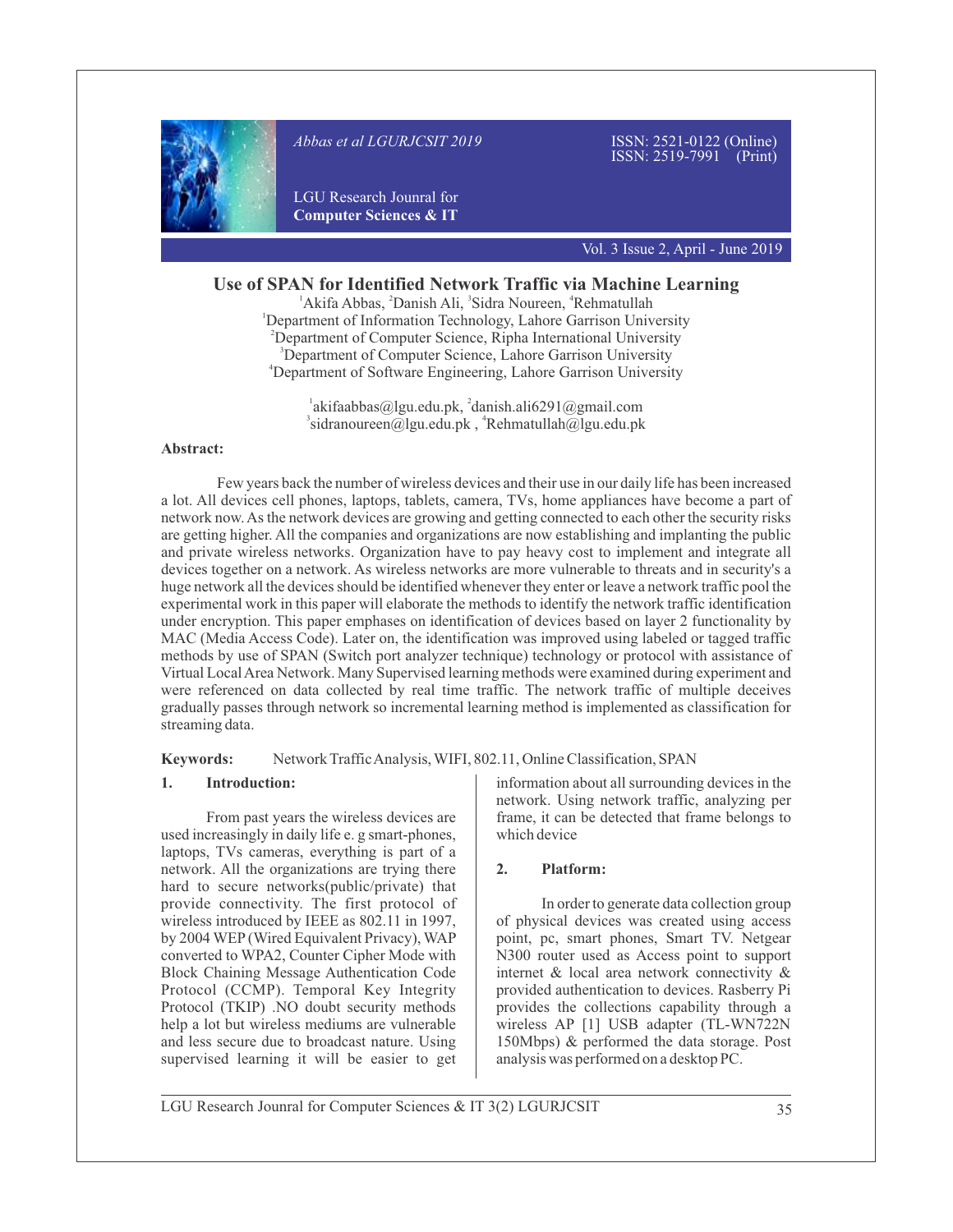#### **3. Data:**

All data was collected in 615 hours, including 453 different transmitters.45% of network traffic was generated by top 10 transmitters, & the topmost transmitter sent 13%. There was no single chosen target within topmost 10 because all were access points. Altogether, about 787 million labelled instances, 2 well-known targets, and 9 other client devices used as targets. All instances were labelled by mac addresses.4 million instances were originated. The traffic was segmented and recorded into hour blocks by use of DUMPCAP [2].

#### **4. Literature Review:**

The common work related to research has illustrated the network traffic patterns, physical communication and physical localization for behavior analysis. In the previous work most of the research trend has observed frame relay for connection and communication identification. Frequently, The TCP layer information was used. But, in encrypted traffic this information was not found.

Desmond proposes fingerprinting by means of timing examination of 802.11 test prob request [3]. Their approach is one of a kind and related in that it utilizes aloof data as all customers disperse test demands. This research gives out passive investigation to all frames through assessment of the decoded header partitions. Foremski proposes traffic perception at the ISP level to figure out which application delivered it [4]. He utilized a SVM for traffic classification and by far most fall inside the coded (encrypted) segment of the frame. Also, the" standard" SVM isn't reasonable for classification of substantial data set. Correspondingly, Xuetal , developed a platform utilizing OpenWRT and performed essential part examination on home network system traffic [1]. Their work concentrated fundamentally on protocols and port groups. The aggregate arrangement of highlights included starting and end timestamps, source IP,DIP, source port, Destination port, protocol, packets and bytes as highlights. Which is all usually scrambled in unguided communication. Moore et al. utilized Bayesian examination to

group arrange traffic by application [5]. Their work is intriguing in that they were building a classifier that was rivaling physically classified information. They uncovered just the TCPheaders for classification. Strikingly enough, they likewise found that bundle headers are regularly not sufficient for application classification. This examination demonstrates that with a little measure of data, a moderately high level of confidence can be accomplished in the matter of regardless of whether singular edges have a place with a specific gadget.

#### **5. Implementation:**

Created framework was made out of an accumulation's platform, post-handling utilities, examination instruments and classification. Post gathering manage characterization and handling. Gathering fragmented approaching information into one-hour tosses. Gathered information was prepared, translated into the Attribute-Relation File Format (ARFF) [6]. Post handling was performed on the ARFF files to change the target(s), consolidate, and control the substance.





#### **6. Classification:**

Captured traffic will be exposed that reside within Radiotap header and MAC frame [7]. Driver would be applied and available for user space applications. Figure 1 shows the header of Radiotap, the field present in the header are configurable via multiple ways depends on the available platform. Standard Radiotap header fields can be seen in Figure 1.

Mac Frame format is demonstrated in Figure 2. All stations are liable to authenticate and interpret MAC frame's fields in order to assemble these frames by the transmitting stations. In the header of MAC frame the Address field becomes primary key to identify originating source machine.

| Header                           | Header | HLen | Present | MAC       | Flags | Data | Channel   | Channel        | <b>SSI</b> | Antenna | <b>RX</b> |
|----------------------------------|--------|------|---------|-----------|-------|------|-----------|----------------|------------|---------|-----------|
| Version                          | Pad    |      | Flags   | Timestamp |       | rate | Frequency | T <sub>V</sub> |            |         | Flag      |
| Octet 1                          |        |      |         |           |       |      |           |                |            |         |           |
| Figure 2: Radiotap Header Format |        |      |         |           |       |      |           |                |            |         |           |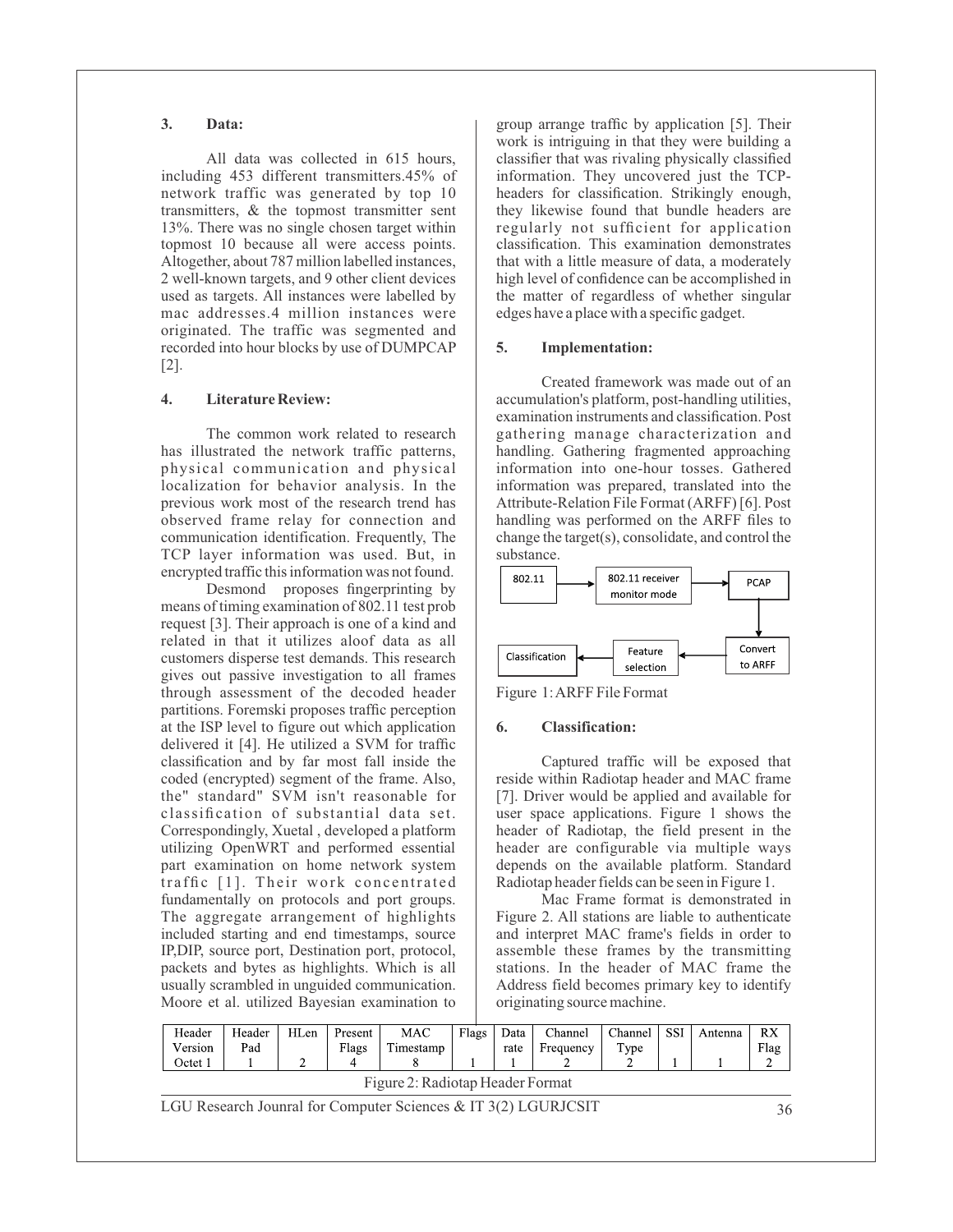| Frame   | Duration | Address | Address | Address | Sequence | Address | OoS     | HТ      | Frame | <b>EOG</b><br>. UW |
|---------|----------|---------|---------|---------|----------|---------|---------|---------|-------|--------------------|
| ∠ontrol | IΓ       |         | ∸       |         | Control  |         | control | Control | Body  |                    |
| Octet   |          |         |         |         |          |         |         |         | 0.795 |                    |

Figure 3: MAC Frame

The frame control field is important in order to identify the originating source as well as nature of the frame.

| Protocol | Type  | Subtype      | To             | From           | More       | Retry      | 1 Power    |            | More Protected | Order      |
|----------|-------|--------------|----------------|----------------|------------|------------|------------|------------|----------------|------------|
| Version  |       |              | DS             | ÐS             | Fragments  |            | Management | Data       | Frame          |            |
| B0B1     | $B2-$ | <b>B4-B7</b> | B <sub>8</sub> | B <sub>9</sub> | <b>B10</b> | <b>B11</b> | <b>B12</b> | <b>B13</b> | <b>B</b> 14    | <b>B15</b> |
|          | B3    |              |                |                |            |            |            |            |                |            |

|  | Figure 4: Frame Control Field Format |  |
|--|--------------------------------------|--|
|  |                                      |  |

The reason of using MAC frame in tracking device is that it is totally unique globally as NIC [10]. Pertaining to above gathered information captured performed with a one radio operation in passive/monitoring mode. Furthermore, channel hoping did not perform to collect other frequencies i.e. single frequency will be tested. Channel 11 will be used due to its un-interruptive, wide and stable available free band. Collection based on multiple source/stations and will be stored in packet capture format. Packet capture format then translate into ARRF but with small amount of data to keep the operation smooth and bulk free. Also keep in mind that bulky data required where you received data from various sources and you have to find exact source AP via frame labeling. Conversion from PCAP to ARRF is fairly cost effective solution due to which some third party freeware are the alternatives to accomplish the statistical analysis and provision of user friendly output in charts/graphs. Weka is used in this scenario to capture the files. Massive Online Analysis is also provide you to online analysis facility, its open source framework for data streams mining [6].



Investigation explore different batch learning method. Feature selection and classification will be performed independently. These explorer have some limitation so for the rerunning test the Java code is required to accomplish this all. Despite of all that its worth mentioning here that explorer and java application only provide one hour analysis of the data so we have to move further for online data analysis that provide flexible and reliable solution.

On the basis of data set and available space, online classification is ideal [8]. Online space provide statistical analysis on intermittent basis with following six exceptions. The best method for grouping is the data nature. Despite all that no algorithm is ideal to test under different circumstances knowing all that multiple algorithms have tested to produce best output.

## **7. Results:**

The primary test performed to identify the ability of targets. First algorithm performance measured in term of accuracy, precision and recall. A renowned target was nominated and up-sampling to yield the preciously data set.

Fig 5 and 6 show the accuracy, precision, and recall using casually increase experimented data from balanced sheet. The revealed results proved that small data set was adequate. In this case results was taken from well-known targets.

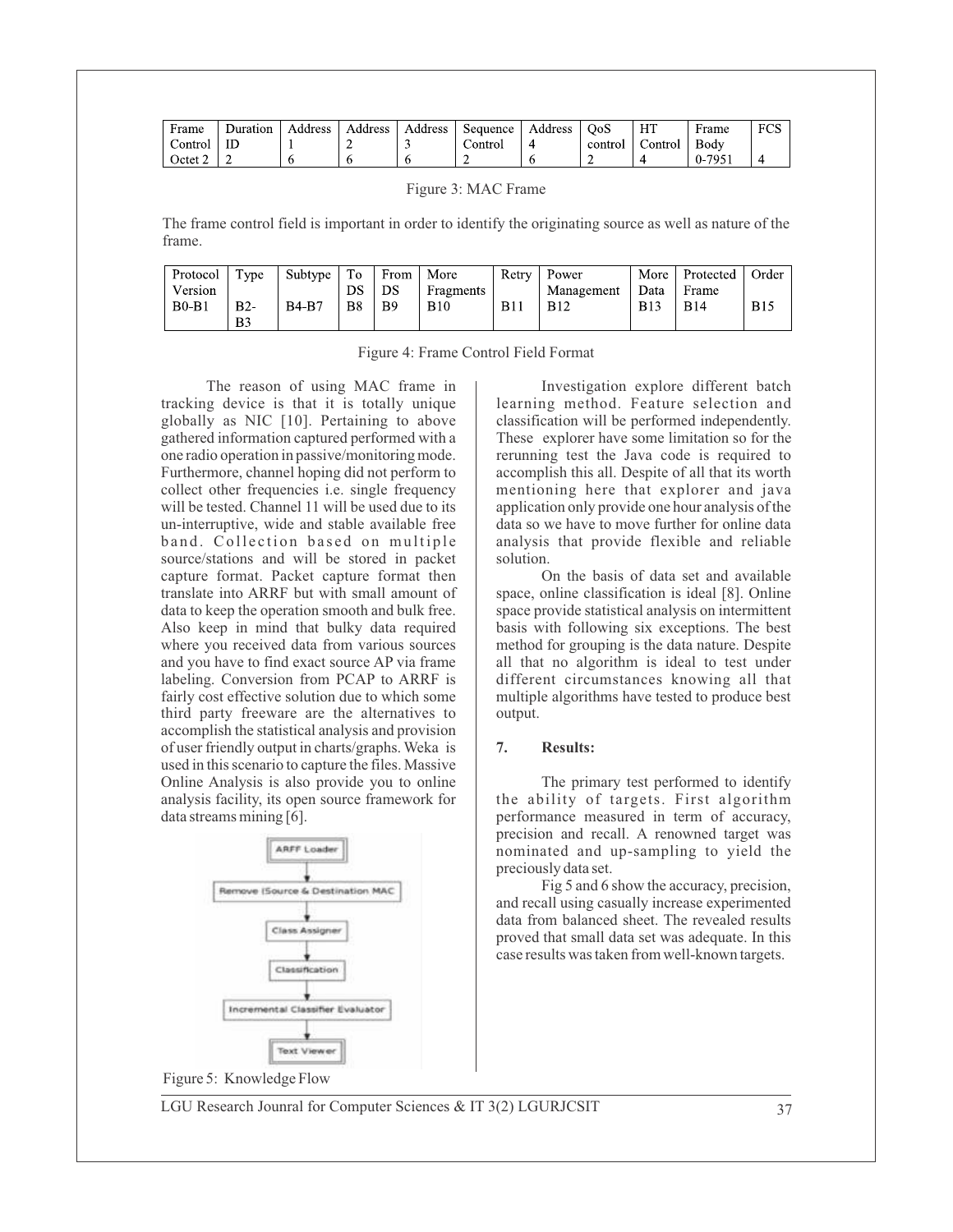

Figure 6: Accuracy



Figure 7: Precision

The proposed model failed to provide effective monitoring in multiple ways. Despite of the fact that multiple algorithms are used to manipulate the results but this model fail to provide upper level inspection based on various protocols. Transport layer as well as application level protocol line of defense mechanism vanish in this research. Proposed model only provided to identify the well know targets or end station via using wireless media broadcast nature but what if a user have valid credential who can bypass this frame identity and becomes active threat for upper layer ports/protocols. This model classify the traffic based on MAC addresses what if an object running like VRRPin which VIP have same MAC address for each connection. MAC spoofing facility available in every OS now a days can demolish all the research paper work.

TCP/UDP or ICMP traffic to inspect further to mitigate upper layer threats are not addressed in this research. Proposed model focus on only media layer protocol inspection while determining their geographical location. Being part of global village the enterprises have resource allocated according to their span rather than monitoring them globally and give intruder to chance and becomes single point of failure for the enterprise as proposed in the model.

This model only provide the target machine and login credential in case of suspected traffic so this model failed in virtualized environment i.e. the hot evolving technology in near future. This system unable to trace the end station in VAS/ VRAS environment. This model unable to give you OS level information in case of suspected target.

The forecasting mechanism implemented in this model just give you the passive stats and complex in nature. Effective forecasting mechanism like other researches give you more flexible and reliable solution which are more user friendly and easy to use. The random sampling on intermittent basis not supported in this research. Online classification itself has its own complication in it w r t security loop.

We are going to proposed solution to mitigate all shortcomings mentioned in previous section. Our wireless media traffic land on our centralized backbone switches through which providing redundancy at device level as well as media level (backup links). We will enable the Switch Port Analyzer known as SPAN which duplicates traffic from one or more CPUs, ports, Ether Channels and VLANs, network analyzer then analysis the destination of copied traffic such as a Switch Probe device or other Remote Monitoring (RMON, Wireshark) probe.

The switching of traffic on sources is not disturbed by Switch Port Analyzer. The destination for SPAN use should be defined. The copies generated by SPAN traffic strive with user traffic for switch resources.

A local SPAN is a connotation of source ports or VLANs with one or more destinations.

A local SPAN session is configured on a switch. Local SPAN does not facilitate separate source and destination sessions rather it can have ports or VLANs as sources. Both are not supported simultaneously Figure SPAN Working

It replicas traffic from one or more source ports in any VLAN or VLANs to a destination for analysis (see Fig.7). For example, as shown in Figure 7, all traffic of Ethernet port 5 (the source port) is copied to port 10. A network analyzer on port 10 receives all traffic from Ethernet port 5 which is not physically attached to port 5.

RSPAN facilitates the remote monitoring of more than one switches crossways. It supports source port, Vlans, destination on multiple switches. Figure 8 demonstrate that RSPAN practices a Layer 2 VLAN to carry SPAN traffic between switches.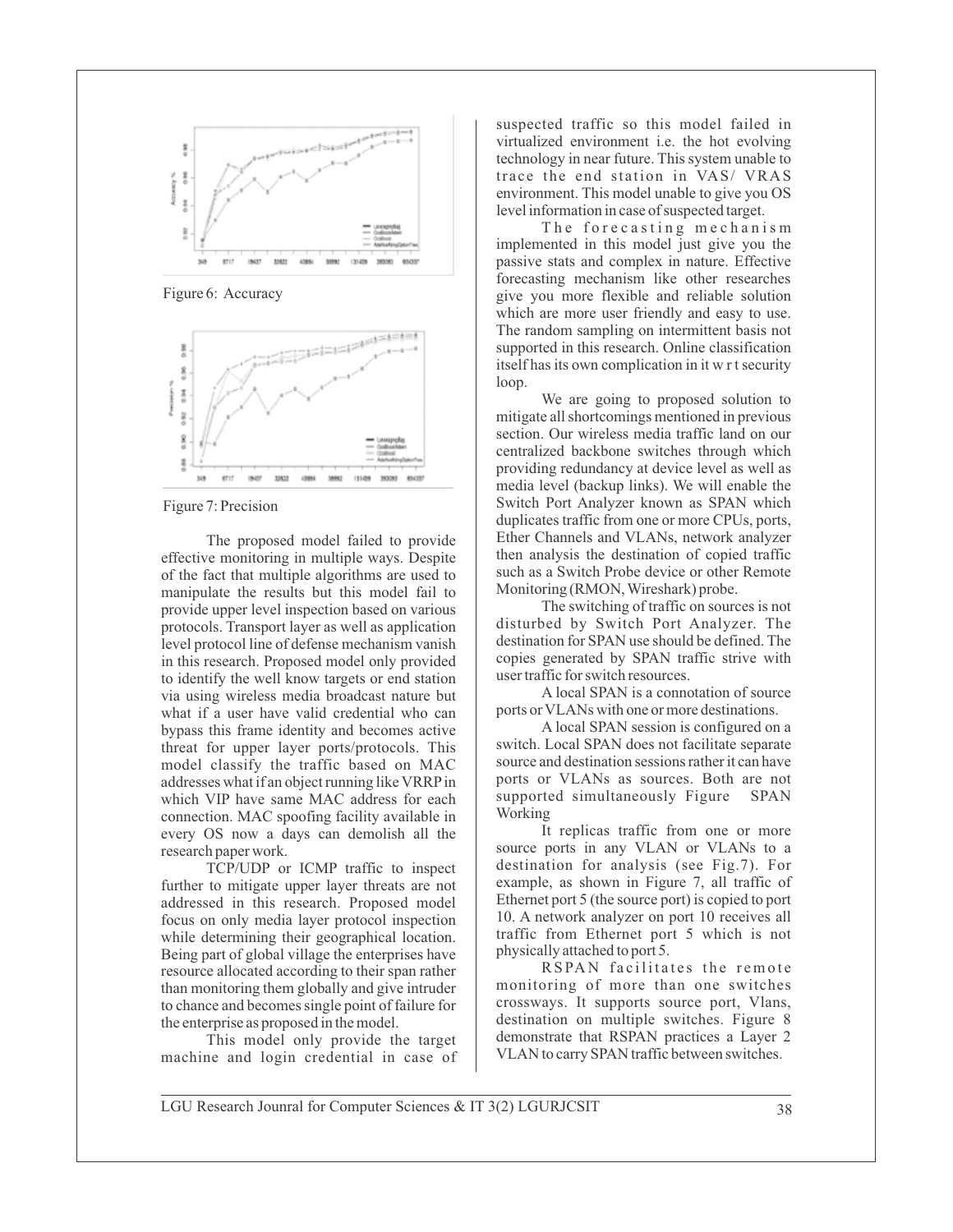

Figure 8: SPAN Working

The dedicated RSPAN session traffic is carried as Layer 2 non-routable traffic over a user-specified. Switch is connected via trunkconnection with other switch at Layer 2.



Figure 9: RSPAN

We will enable local SPAN for backbone switched while RSPAN for remote stations after that the captured traffic via SPAN and RSPAN will be monitored on Wireshark. A packet analyzer captures packets and display the maximum packet data details

A packet analyzer is used to monitor the traffic coming inside and going outside of network cable, just like a voltmeter is used by an electrician. Wireshark is perhaps one of the best open source packet analyzers available today, which can monitor the traffic covering all layers in TCP/IPstack.

Dedicated server will be managed to store and analysis of data. Strict policy to monitor the each session will be implemented and traps will be enabled to intimate about any suspected activity.

## **8. Conclusion:**

The research has investigated capacity to differentiate a device through multiple supervised learning systems connected to scrambled remote information. Utilizing the communicated idea of the medium and inactive perception, it demonstrated that an objective can be related to a significant accuracy, review and ROC esteems utilizing an adequately substantial example informational index. The reference usage and its execution results give essential assets for further identification was done by Using SPAN.The span traafic was carried out in Layer-2. It has established the framework for distinguishing and perceiving various clients utilizing a similar gadget, examination of longer also, more various accumulations, and coordination with other frameworks and stages.

# **9. References:**

[1] K. Xu, F. Wang, L. Gu, J. Gao, and Y. Jin, "Characterizing home network traffic: An inside view," in Wireless Algorithms, Systems, and Applications. Springer, 2012, pp. 60–71.

[2] A. Orebaugh, G. Ramirez, and J. Beale, Wireshark & Ethereal network protocol analyzer toolkit. Syngress, 2006.

[3] L. C. C. Desmond, C. C. Yuan, T. C. Pheng, and R. S. Lee, "Identifying unique devices through wireless fingerprinting," in Proceedings of the first ACM conference on Wireless network security. ACM, 2008, pp. 46–55.

[4] F. P., "Statistical, real-time classification of ip traffic in linux operating system," Master's thesis, Politechnika 1ska, 2011. [Online].<br>A v a i 1 a b 1 e : A v a i l a b l e :

http://www.iitis.pl/**~**pjf/pub/MasterThesis.pdf

[5] A. W. Moore and D. Zuev, "Internet traffic classification using bayesian analysis techniques," in ACM SIGMETRICS Performance Evaluation Review, vol. 33, no. 1. ACM, 2005, pp. 50–60.

[6] M. Hall, E. Frank, G. Holmes, B. Pfahringer, P. Reutemann, and I. H. Witten, "The weka data mining software: An update," SIGKDD Explorations, vol. 11, no. 1, 2009.

[7] "Radiotap header for 802.11 frame injection and reception," http://www.radiotap.org/.